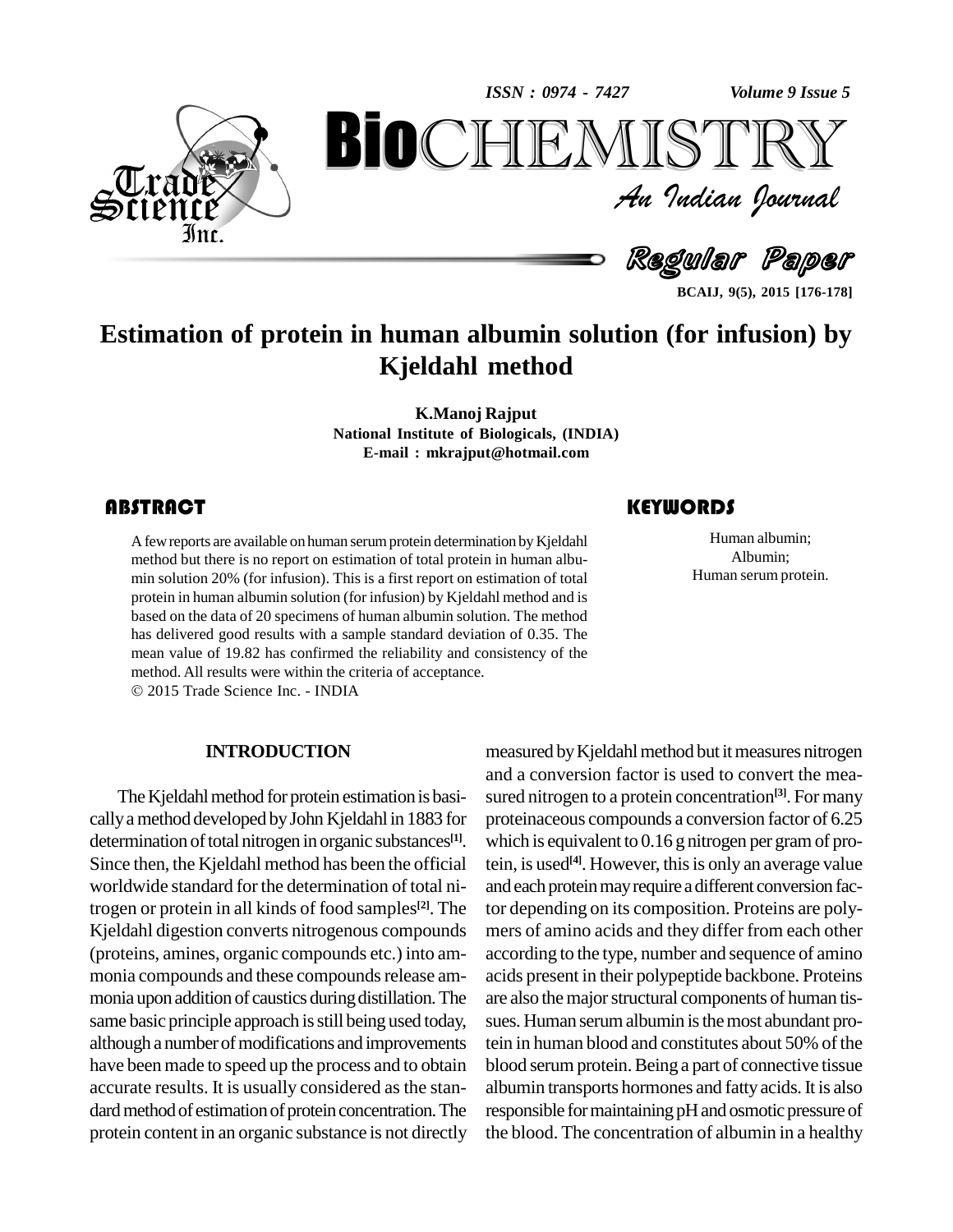Regular Paper culated by subtracting volume of  $0.02$  N HCl consumed by blank. This net volume of 0.02 N HCl was used in

# the following formulae to calculate total protein. **Total protein** <sup>=</sup>**Net volume of 0.02 <sup>N</sup> HCl consumed <sup>×</sup> 0.2802 <sup>×</sup>6.25** Youtual consumed between the volume of 0.02 N HCl consumed  $\times$ <br>**6.25**  $\times$  actual normality of HCl

#### **Normality of HCl**

**Note**: One ml of 0.02 NHCl is equivalent to 0.2802 mg of nitrogen and  $6.25 (100/16)$  is the factor to convert nitrogen into protein because most of the proteins contain 16% nitrogen.

The Standard deviation was calculated using http:/ /www.calculator.net/standard-deviation-calculator.html.

#### **RESULTSAND DISCUSSION**

The most commonly used procedures for total protein estimation are folin phenol **[5]**, biuret **[6]**,UV absorption **[7]**, coomassie blue dye binding **[8]** and classical Kjeldahl<sup>[2,9]</sup>. The Kjeldahl method is used widely at international level, and isstill the standard method for comparison against all other methods. Its universal use, high precision and good reproducibility have made it the major method for the estimation of protein.

This is first study on estimation of total protein in human albumin solution (for infusion) by Kjeldahl method. Being a regulatory institute, this institute receives albumin solution for quality testing. The estimation of total protein in human albumin solution was carried out following guidelines of pharmacopoeia. This report is based on analysis of twenty (20) albumin solution specimens (TABLE 1).

the Kjeldahl technique. A number of modifications of *Indian Journal* The sample standard deviation (s) was 0.35 and sample standard variance  $(s^2)$  was 0.12. The mean concentration determined was 19.82. Population standard sample standard variance ( $s^2$ ) was 0.12. The mean concentration determined was 19.82. Population standard deviation ( $\sigma$ ) and population standard variance ( $\sigma^2$ ) were 0.34 and 0.11 respectively.As per Indian pharmaco poeia, the acceptance criteria for albumin 20% solution is 19-21%. The deviations were small and fell within the margin of acceptance criteria and experimental variation of the method. The protein content is conventionallyestimated fromthe nitrogen content determined by the original procedure have been proposed **[10]**. In our study, the conversion factor of 6.25 worked well for albumin. While this factor has been widely used for many plant tissues. Peterson **[11]**, examined various methods

**BIO**CHEMISTRY<br>An Indian Journal

adult individual ranges from  $35 - 50$  g/L and has a serumhalf-lifeof approximately20days.Humanalbumin is generally infused to restore blood volume in trauma, burns and surgery patients. It is frequently infused in conditions where loss of albumin is a major problem, such as liver disease with ascites. The infusion of albumin is also recommended in chronic dehydration or hypoalbuminemia.The concentrations of human albu min solution generally available for medical use is 5- 25% and mostly 20% solution is used for infusion. Therefore, the accurate determination of concentration is must before its infusion to the body.

Our institute is a quality control institute for biologicals including albumin and as one of the parameter the estimation of protein in human albumin solution is done by modified Kjeldahl method.

#### **EXPERIMENTAL**

#### **Sample**

Twenty specimens of Human albumin solution (20%) as per label) for infusion and positive control (Albumin, M/s SigmaAldrich).

### **Determination of albumin concentration**

The Kjeldahl method with modifications was followed for all specimens, blank and positive control. This method was carried out in three steps:

**Digestion** - 200 µl of albumin solution was diluted six times and digested at <sup>380</sup> °C for <sup>2</sup> hours with <sup>2</sup> ml conc.  $H_2SO_4$ , 100 mg of Copper (II) sulfate and 900 lutions mg of Potassium sulfate to liberate the reduced nitro gen as ammonium sulfate. The clear and colourless content got on completion of chemical decomposition, was cooled to room temperature.

**Distillation** - The decomposed content was dis solved in 20 ml distilled water and distilled with 5M NaOH (final conc.) to collect 65 ml of the distillate by is 19-2<br>dipping the tip of condenser in a mixture of 10 ml satu-<br>rated Boric acid, 10 ml water and 60 µl indicator mix-<br>tion of dipping the tip of condenser in a mixture of 10 ml satuture (0.1% Methyl red and 0.05%).

**Titration** - The distillate was titrated with 0.02 N HCl to get end point (from green to pink color).

#### $Calculation of total protein$

The net volume of 0.02 N HCl consumed was cal-